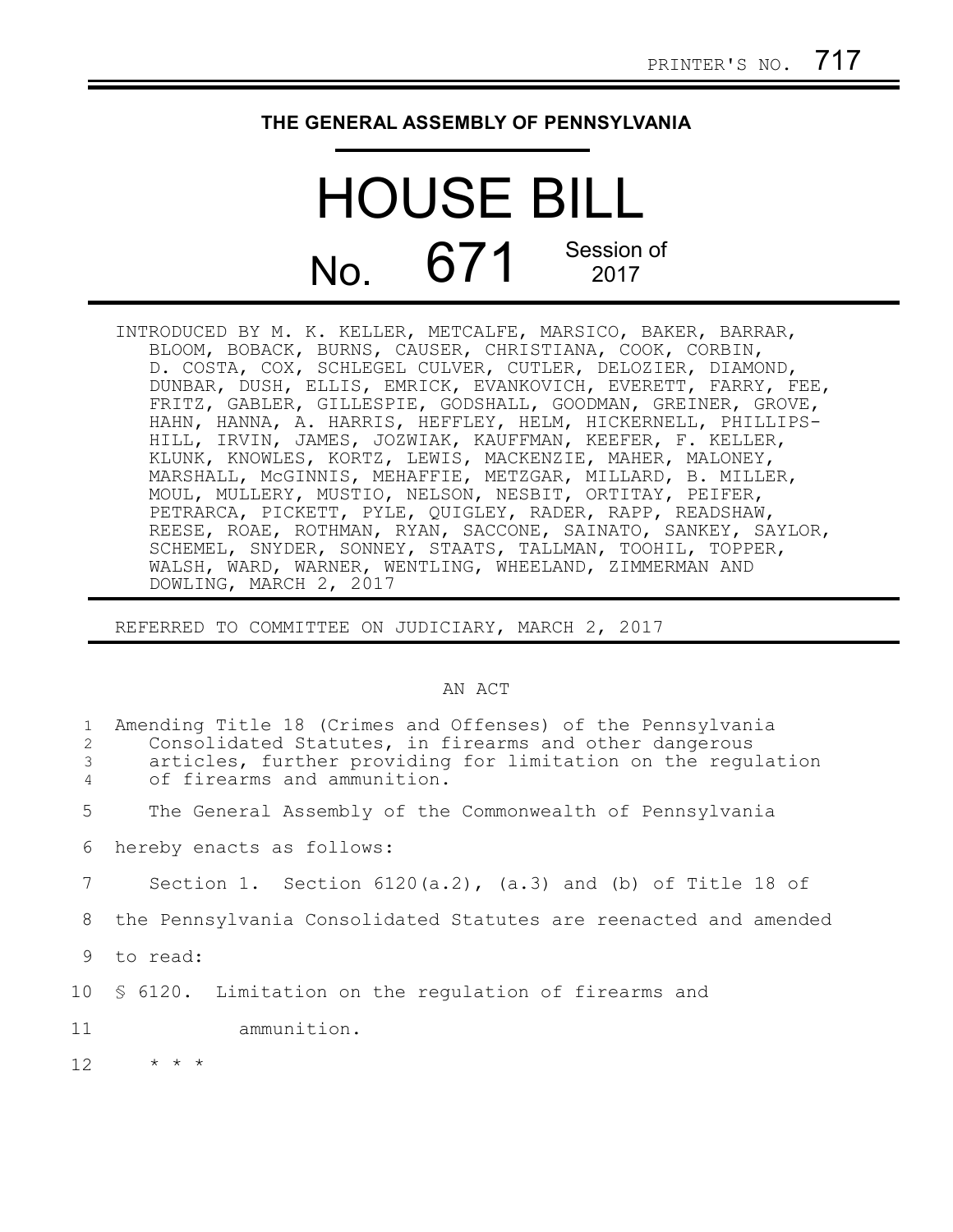(a.2) Relief.--A person adversely affected by an ordinance, a resolution, regulation, rule, practice or any other action promulgated or enforced by a county, municipality or township prohibited under subsection (a) or 53 Pa.C.S. § 2962(g) (relating to limitation on municipal powers) may seek declaratory or injunctive relief and actual damages in an appropriate court. 1 2 3 4 5 6 7

(a.3) Reasonable expenses.--[A] If a person adversely affected provided 60 days' prior written notice of his intention to file an action pursuant to subsection (a.2) to the defendant, the court shall award reasonable expenses to [a] the person adversely affected in an action under subsection (a.2) for any of the following: 8 9 10 11 12 13

(1) A final determination by the court is granted in favor of the person adversely affected. 14 15

(2) The regulation in question is rescinded, repealed or otherwise abrogated after suit has been filed under subsection (a.2) but before the final determination by the court. 16 17 18 19

(b) Definitions.--As used in this section, the following words and phrases shall have the meanings given to them in this subsection: 20 21 22

"Dealer." The term shall include any person engaged in the business of selling at wholesale or retail a firearm or ammunition. 23 24 25

"Firearms." This term shall have the meaning given to it in section 5515 (relating to prohibiting of paramilitary training) but shall not include air rifles as that term is defined in section 6304 (relating to sale and use of air rifles). "Person adversely affected." Any of the following: 26 27 28 29 30

20170HB0671PN0717 - 2 -